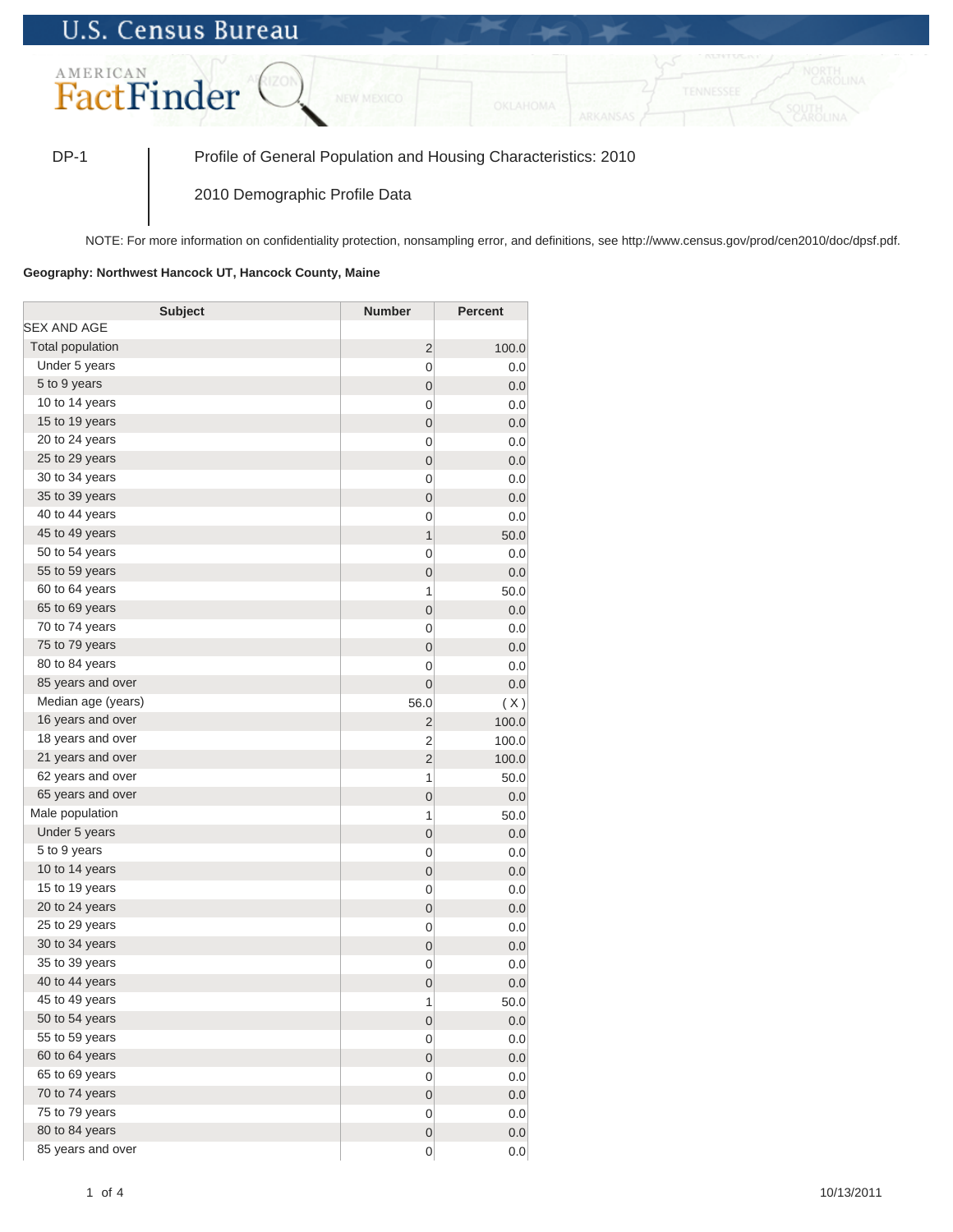| <b>Subject</b>                                                    | <b>Number</b>  | <b>Percent</b> |
|-------------------------------------------------------------------|----------------|----------------|
| Median age (years)                                                | 49.5           | (X)            |
| 16 years and over                                                 | 1              | 50.0           |
| 18 years and over                                                 | 1              | 50.0           |
| 21 years and over                                                 | 1              | 50.0           |
| 62 years and over                                                 | 0              | 0.0            |
| 65 years and over                                                 | 0              | 0.0            |
| Female population                                                 | $\mathbf{1}$   | 50.0           |
| Under 5 years                                                     | 0              | 0.0            |
| 5 to 9 years                                                      | 0              | 0.0            |
| 10 to 14 years                                                    | 0              | 0.0            |
| 15 to 19 years                                                    | $\mathbf 0$    | 0.0            |
| 20 to 24 years                                                    | 0              | 0.0            |
| 25 to 29 years                                                    | $\mathbf 0$    | 0.0            |
| 30 to 34 years                                                    | 0              | 0.0            |
| 35 to 39 years                                                    | $\mathbf 0$    | 0.0            |
| 40 to 44 years                                                    | 0              | 0.0            |
| 45 to 49 years                                                    | $\mathbf 0$    | 0.0            |
| 50 to 54 years                                                    | 0              | 0.0            |
| 55 to 59 years                                                    | 0              | 0.0            |
| 60 to 64 years                                                    | 1              | 50.0           |
| 65 to 69 years                                                    | 0              | 0.0            |
| 70 to 74 years                                                    | 0              | 0.0            |
| 75 to 79 years                                                    | $\mathbf 0$    | 0.0            |
| 80 to 84 years                                                    | 0              | 0.0            |
| 85 years and over                                                 | 0              | 0.0            |
| Median age (years)                                                | 62.5           |                |
| 16 years and over                                                 | 1              | (X)            |
| 18 years and over                                                 |                | 50.0           |
| 21 years and over                                                 | 1<br>1         | 50.0           |
| 62 years and over                                                 |                | 50.0           |
| 65 years and over                                                 | 1              | 50.0           |
| RACE                                                              | 0              | 0.0            |
| <b>Total population</b>                                           |                |                |
| One Race                                                          | $\overline{2}$ | 100.0          |
| White                                                             | 2              | 100.0          |
| <b>Black or African American</b>                                  | $\overline{2}$ | 100.0          |
| American Indian and Alaska Native                                 | 0              | 0.0            |
| Asian                                                             | 0              | 0.0            |
| Asian Indian                                                      | 0              | 0.0            |
| Chinese                                                           | 0              | 0.0            |
| Filipino                                                          | 0              | 0.0            |
|                                                                   | 0              | 0.0            |
| Japanese<br>Korean                                                | 0              | 0.0            |
| Vietnamese                                                        | 0              | 0.0            |
|                                                                   | 0              | 0.0            |
| Other Asian [1]<br>Native Hawaiian and Other Pacific Islander     | 0              | 0.0            |
| Native Hawaiian                                                   | 0              | 0.0            |
|                                                                   | 0              | 0.0            |
| Guamanian or Chamorro                                             | 0              | 0.0            |
| Samoan                                                            | 0              | 0.0            |
| Other Pacific Islander [2]<br>Some Other Race                     | 0              | 0.0            |
|                                                                   | 0              | 0.0            |
| Two or More Races                                                 | 0              | 0.0            |
| White; American Indian and Alaska Native [3]                      | 0              | 0.0            |
| White; Asian [3]                                                  | 0              | 0.0            |
| White; Black or African American [3]                              | 0              | 0.0            |
| White; Some Other Race [3]                                        | 0              | 0.0            |
| Race alone or in combination with one or more other<br>races: [4] |                |                |
| White                                                             | 2              | 100.0          |
| <b>Black or African American</b>                                  | 0              | 0.0            |
| American Indian and Alaska Native                                 | 0              | 0.0            |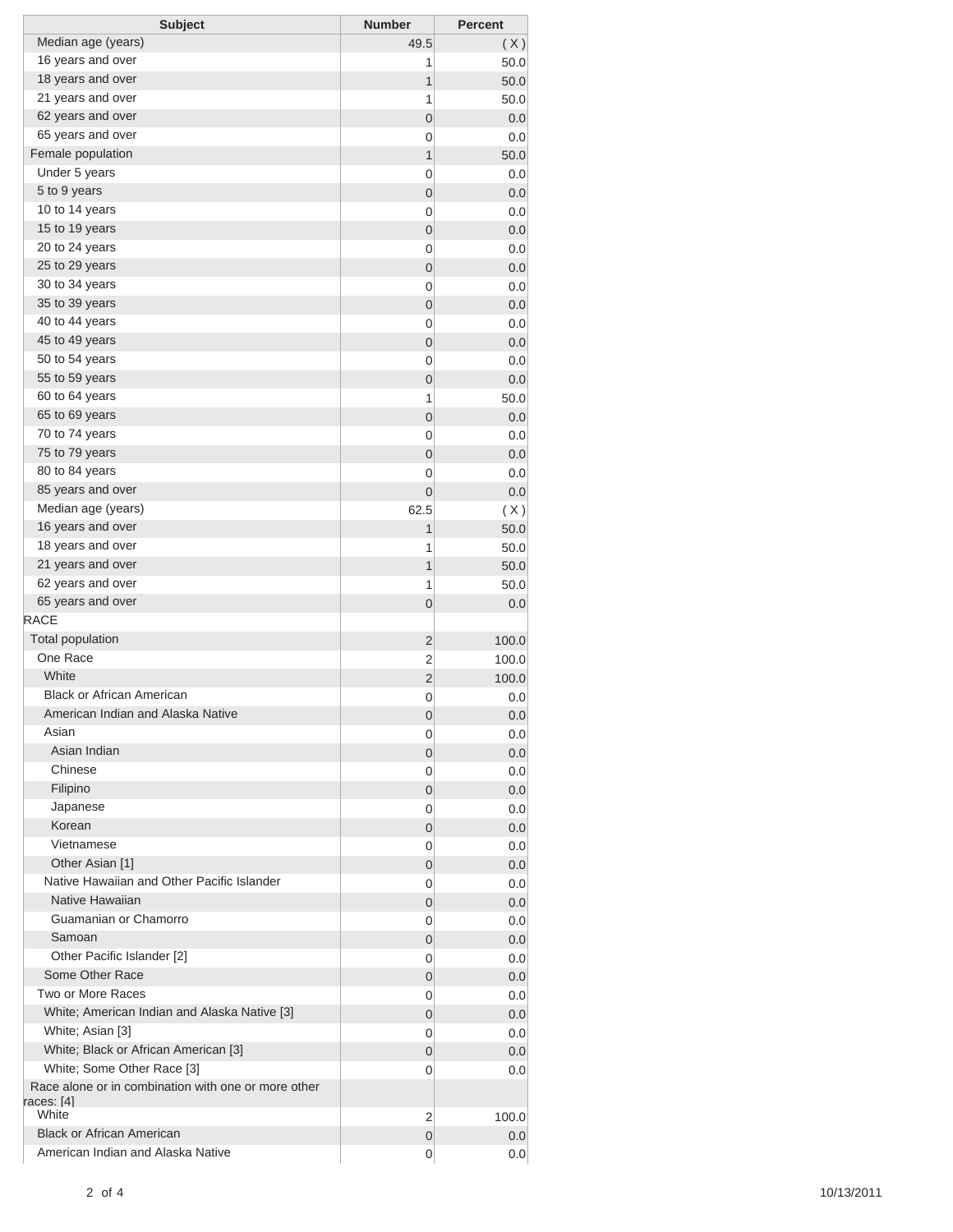| <b>Subject</b>                                   | <b>Number</b>  | <b>Percent</b> |
|--------------------------------------------------|----------------|----------------|
| Asian                                            | 0              | 0.0            |
| Native Hawaiian and Other Pacific Islander       | 0              | 0.0            |
| Some Other Race                                  | $\Omega$       | 0.0            |
| <b>HISPANIC OR LATINO</b>                        |                |                |
| <b>Total population</b>                          | $\overline{2}$ | 100.0          |
| Hispanic or Latino (of any race)                 | $\Omega$       | 0.0            |
| Mexican                                          | 0              | 0.0            |
| Puerto Rican                                     | 0              | 0.0            |
| Cuban                                            | 0              | 0.0            |
| Other Hispanic or Latino [5]                     | 0              | 0.0            |
| Not Hispanic or Latino                           | 2              | 100.0          |
| HISPANIC OR LATINO AND RACE                      |                |                |
| <b>Total population</b>                          | $\overline{2}$ | 100.0          |
| Hispanic or Latino                               | 0              | 0.0            |
| White alone                                      | 0              | 0.0            |
| Black or African American alone                  | 0              | 0.0            |
| American Indian and Alaska Native alone          | 0              | 0.0            |
| Asian alone                                      | 0              | 0.0            |
| Native Hawaiian and Other Pacific Islander alone | 0              | 0.0            |
| Some Other Race alone                            | 0              | 0.0            |
| Two or More Races                                | 0              | 0.0            |
| Not Hispanic or Latino                           | 2              | 100.0          |
| White alone                                      | 2              | 100.0          |
| Black or African American alone                  | 0              | 0.0            |
| American Indian and Alaska Native alone          | 0              | 0.0            |
| Asian alone                                      | 0              | 0.0            |
| Native Hawaiian and Other Pacific Islander alone | $\overline{0}$ | 0.0            |
| Some Other Race alone                            | 0              | 0.0            |
| <b>Two or More Races</b>                         | $\overline{0}$ | 0.0            |
| <b>RELATIONSHIP</b>                              |                |                |
| Total population                                 | 2              | 100.0          |
| In households                                    | 2              | 100.0          |
| Householder                                      | 1              | 50.0           |
| Spouse [6]                                       | 1              | 50.0           |
| Child                                            | 0              | 0.0            |
| Own child under 18 years                         | 0              | 0.0            |
| Other relatives                                  | $\mathbf 0$    | 0.0            |
| Under 18 years                                   | 0              | 0.0            |
| 65 years and over                                | 0              | 0.0            |
| <b>Nonrelatives</b>                              | 0              | 0.0            |
| Under 18 years                                   | 0              | 0.0            |
| 65 years and over                                | 0              | 0.0            |
| Unmarried partner                                | 0              | 0.0            |
| In group quarters                                | 0              | 0.0            |
| Institutionalized population                     | 0              | 0.0            |
| Male                                             | 0              | 0.0            |
| Female                                           | 0              | 0.0            |
| Noninstitutionalized population                  | 0              | 0.0            |
| Male                                             | 0              | 0.0            |
| Female                                           | 0              | 0.0            |
| <b>HOUSEHOLDS BY TYPE</b>                        |                |                |
| <b>Total households</b>                          | 1              | 100.0          |
| Family households (families) [7]                 | 1              | 100.0          |
| With own children under 18 years                 | 0              | 0.0            |
| Husband-wife family                              | 1              | 100.0          |
| With own children under 18 years                 | 0              | 0.0            |
| Male householder, no wife present                | 0              | 0.0            |
| With own children under 18 years                 | 0              | 0.0            |
| Female householder, no husband present           | 0              | 0.0            |
| With own children under 18 years                 | 0              | 0.0            |